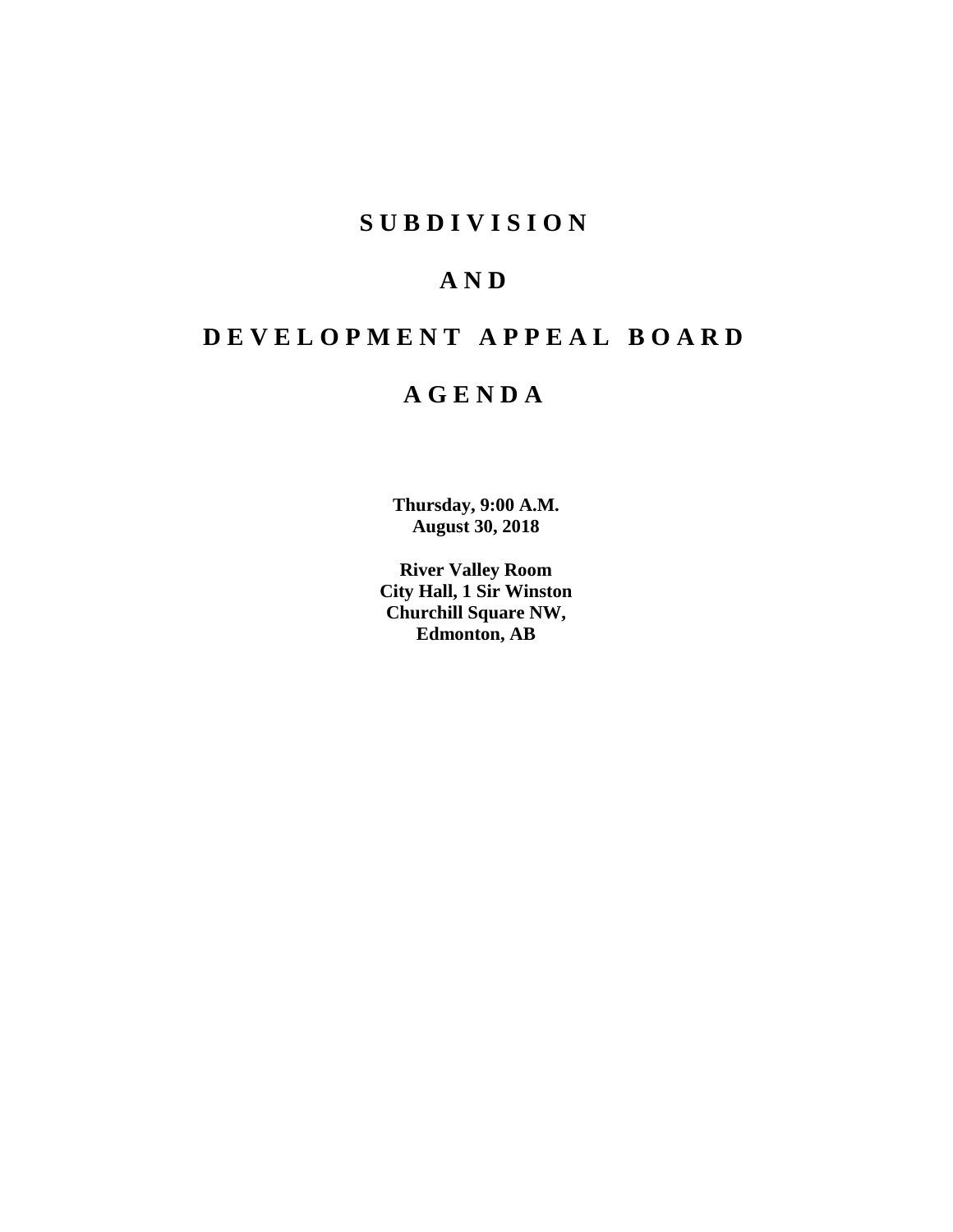## **SUBDIVISION AND DEVELOPMENT APPEAL BOARD RIVER VALLEY ROOM**

I 9:00 A.M. SDAB-D-18-133

To change the Use from Warehouse Sales to a Cannabis Retail Sales

11610 - 119 Street NW Project No.: 285822622-001

*NOTE: Unless otherwise stated, all references to "Section numbers" refer to the authority under the Edmonton Zoning Bylaw 12800.*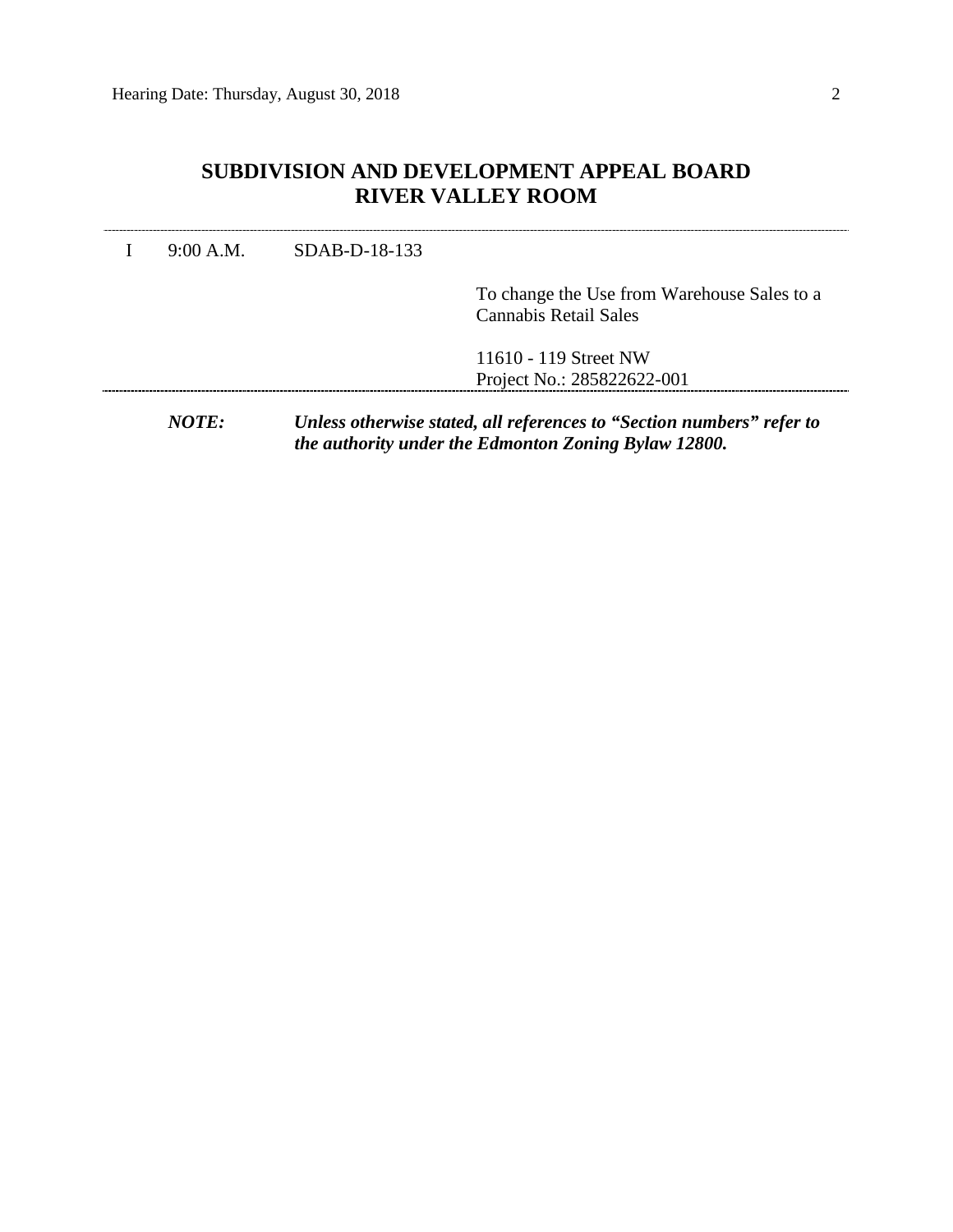| ITEM I: 9:00 A.M. |                                                        | FILE: SDAB-D-18-133                                               |  |  |  |
|-------------------|--------------------------------------------------------|-------------------------------------------------------------------|--|--|--|
|                   | AN APPEAL FROM THE DECISION OF THE DEVELOPMENT OFFICER |                                                                   |  |  |  |
|                   | <b>APPELLANT:</b>                                      |                                                                   |  |  |  |
|                   | <b>APPLICATION NO.:</b>                                | 285822622-001                                                     |  |  |  |
|                   |                                                        |                                                                   |  |  |  |
|                   | <b>APPLICATION TO:</b>                                 | Change the Use from Warehouse Sales to<br>a Cannabis Retail Sales |  |  |  |
|                   | <b>DECISION OF THE</b>                                 |                                                                   |  |  |  |
|                   | DEVELOPMENT AUTHORITY:                                 | Refused                                                           |  |  |  |
|                   | <b>DECISION DATE:</b>                                  | July 27, 2018                                                     |  |  |  |
|                   | <b>DATE OF APPEAL:</b>                                 | August 7, 2018                                                    |  |  |  |
|                   | MUNICIPAL DESCRIPTION                                  |                                                                   |  |  |  |
|                   | OF SUBJECT PROPERTY:                                   | 11610 - 119 Street NW                                             |  |  |  |
|                   | <b>LEGAL DESCRIPTION:</b>                              | Condo Common Area (Plan 0825767)                                  |  |  |  |
|                   | ZONE:                                                  | <b>CB2-General Business Zone</b>                                  |  |  |  |
|                   | <b>OVERLAY:</b>                                        | N/A                                                               |  |  |  |
|                   | <b>STATUTORY PLAN:</b>                                 | N/A                                                               |  |  |  |
|                   |                                                        |                                                                   |  |  |  |

#### *Grounds for Appeal*

The Appellant provided the following reasons for appealing the decision of the Development Authority:

> We are solicitors for Nicholas Booth, principal of the Applicant in the above noted matter. Our clients' Development Permit Application has been refused. On behalf of our clients, we hereby appeal the refusal on the following grounds:

> 1. The proposed development, Cannabis Retail Sales, is a Permitted Use in the CB2 General Business Zone and requires a variance with respect to the "title to title" separation requirements of section 85.6 of the Edmonton Zoning Bylaw.

> 2. The site across Kingsway Avenue and lying to the northeast of the subject lands (Lot 2, Block 6A, Plan 9220135) comprises an area of 535 acres /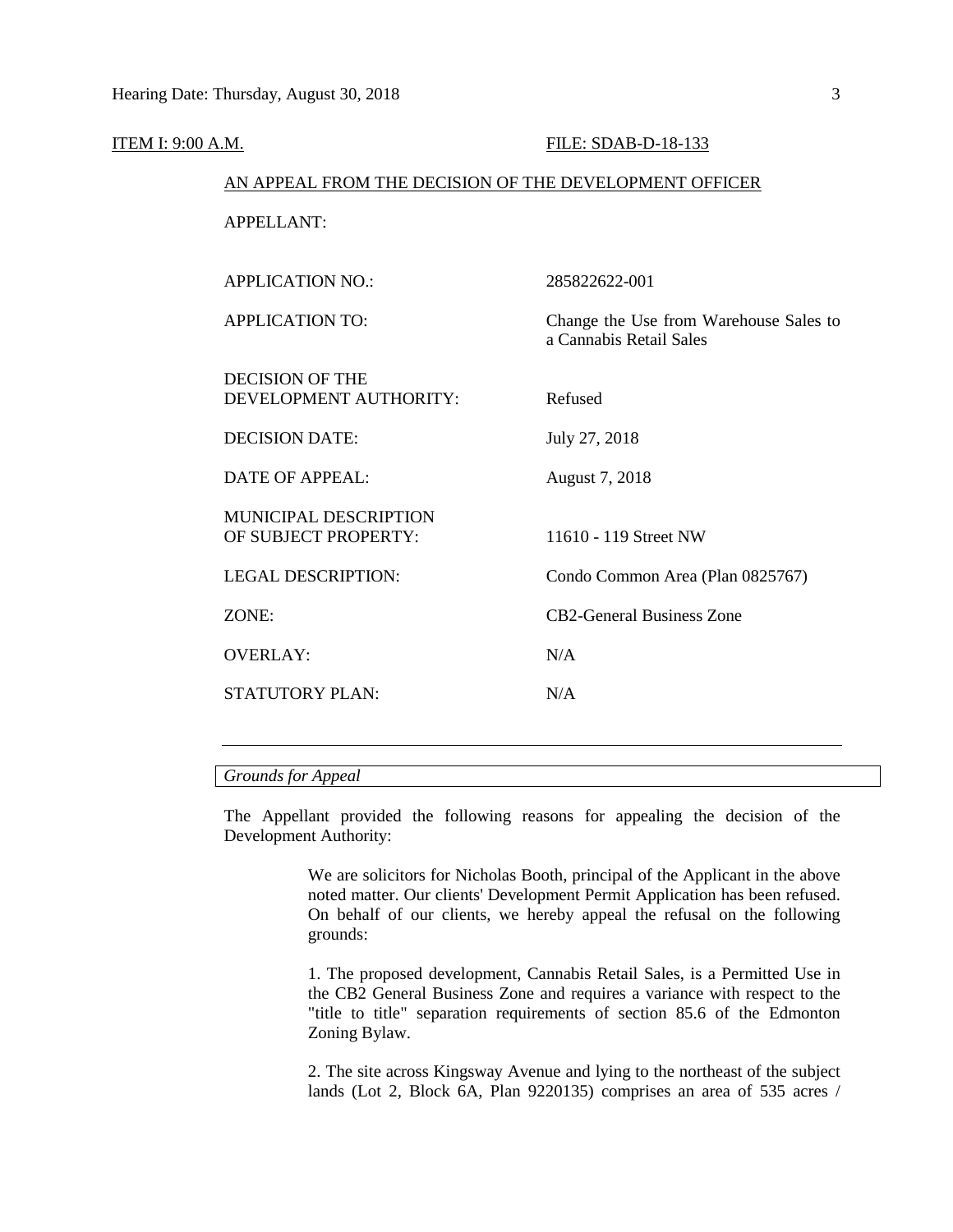2,164,507 square metres and represents the vast bulk of the City-owned Blatchford area redevelopment. That titled area has not yet been resubdivided into separate lots for the various users and it continues to bear the Airport Industrial Zonings from the past. The Amiskwaciy Academy is located within that titled area, but, at its nearest point, is 394 metres distant from the site boundary of our clients' proposed business location.

3. Moreover, the proposed development is separated from the Amiskwaciy Academy by:

- an intervening, Medium Industrial zoned lot;
- two hotels;
- a parkade facility; and
- several lanes of Kingsway Avenue.

4. The parking requirements for the subject site are skewed by the location there of an Indoor Participant Recreation Services use (the "Axe Hole"). On the issuance of the Development Permit for that facility, a significant parking variance was justified and granted, and it is that variance that is reflected in the current refusal.

5. The current development proposes to replace 106.7 m2 of Warehouse Sales usage with Cannabis Retail usage. Per Schedule 1(A) of section 54.2 of the Zoning Bylaw:

• The former use requires 1 parking space per 100.0 m2 of Floor Area or 2 parking stalls.1

• The proposed use requires 1 parking space per 40.0 m2 of Floor Area or 3 parking stalls.

The difference in parking stalls required on the change of use is only 1 stall.

6. The Landlord of the subject site has leased the vacant property to the northeast in case additional parking is ever required. At the present, though, that requirement is unlikely to arise as the lease for the "Axe Hole" has expired and will not be renewed.

7. Such further and other reasons as may be presented at the hearing of this appeal.

### *General Matters*

#### **Appeal Information:**

The *Municipal Government Act*, RSA 2000, c M-26 states the following:

#### **Grounds for Appeal**

**685(1)** If a development authority

- (a) fails or refuses to issue a development permit to a person,
- (b) issues a development permit subject to conditions, or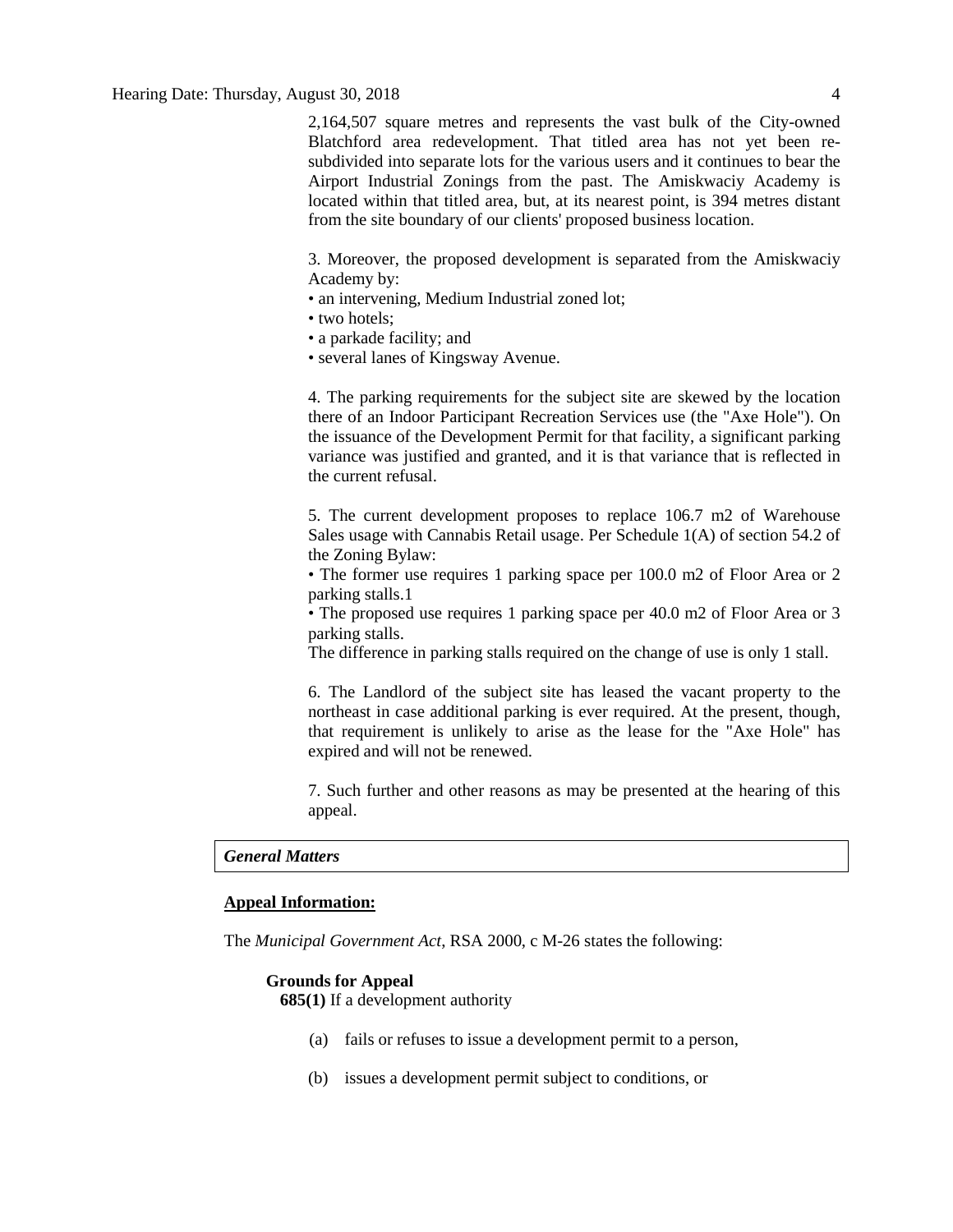(c) issues an order under section 645,

the person applying for the permit or affected by the order under section 645 may appeal to the subdivision and development appeal board.

#### **Appeals**

**686(1)** A development appeal to a subdivision and development appeal board is commenced by filing a notice of the appeal, containing reasons, with the board,

- (a) in the case of an appeal made by a person referred to in section 685(1)
	- (i) with respect to an application for a development permit,
		- (A) within 21 days after the date on which the written decision is given under section 642, […]

#### **Hearing and Decision**

**687(3)** In determining an appeal, the subdivision and development appeal board

…

- (a.1) must comply with the land use policies;
- (a.2) subject to section 638, must comply with any applicable statutory plans;
- (a.3) subject to clause (d), must comply with any land use bylaw in effect;
	- …
	- (c) may confirm, revoke or vary the order, decision or development permit or any condition attached to any of them or make or substitute an order, decision or permit of its own;
	- (d) may make an order or decision or issue or confirm the issue of a development permit even though the proposed development does not comply with the land use bylaw if, in its opinion,
		- (i) the proposed development would not
			- (A) unduly interfere with the amenities of the neighbourhood, or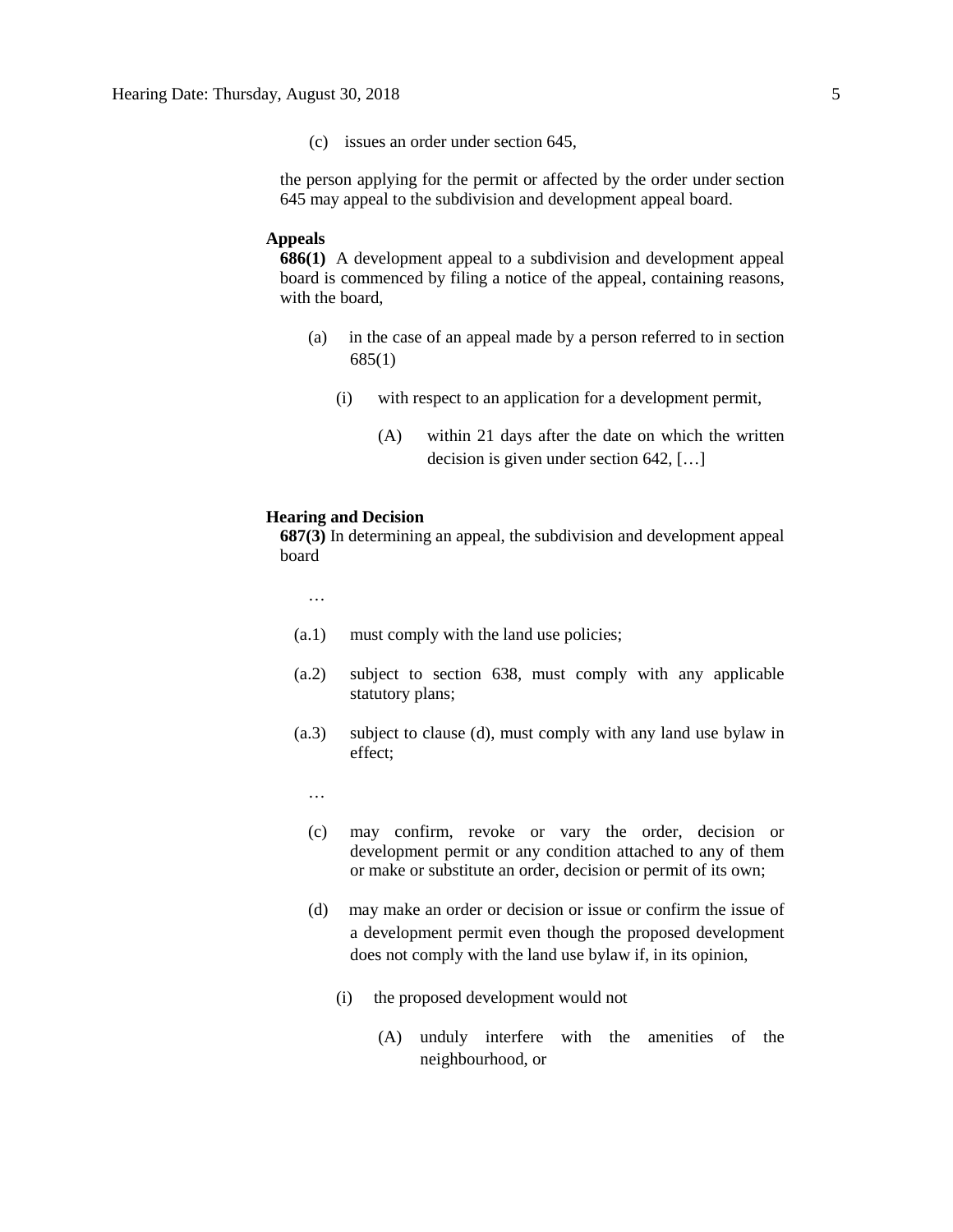(B) materially interfere with or affect the use, enjoyment or value of neighbouring parcels of land,

and

(ii) the proposed development conforms with the use prescribed for that land or building in the land use bylaw.

#### **General Provisions from the** *Edmonton Zoning Bylaw:*

### Under section 340.2(6), **Cannabis Retail Stores** is a **Permitted Use** in the **(CB2) General Business Zone**.

Under section 7.4(9), **Cannabis Retail Stores** means:

development used for the retail sale of Cannabis that is authorized by provincial or federal legislation. This Use may include retail sales of Cannabis accessories. This Use does not include Cannabis Production and Distribution.

Under section 6.1, **Cannabis** means:

a cannabis plant and anything referred to in subsection (a) of this definition but does not include anything referred to in subsection (b) of this definition:

- a. Cannabis includes:
	- i. any part of a cannabis plant, including the phytocannabinoids produced by, or found in, such a plant, regardless of whether that part has been processed or not, other than a part of the plant referred to in subsection (b) of this definition.
	- ii. any substance or mixture of substances that contains or has on it any part of such a plant;
	- iii. any substance that is identical to any phytocannabinoid produced by, or found in, such a plant, regardless of how the substance was obtained.
- b. Notwithstanding subsection (a) of this definition, Cannabis does not include:
	- i. a non-viable seed of a cannabis plant;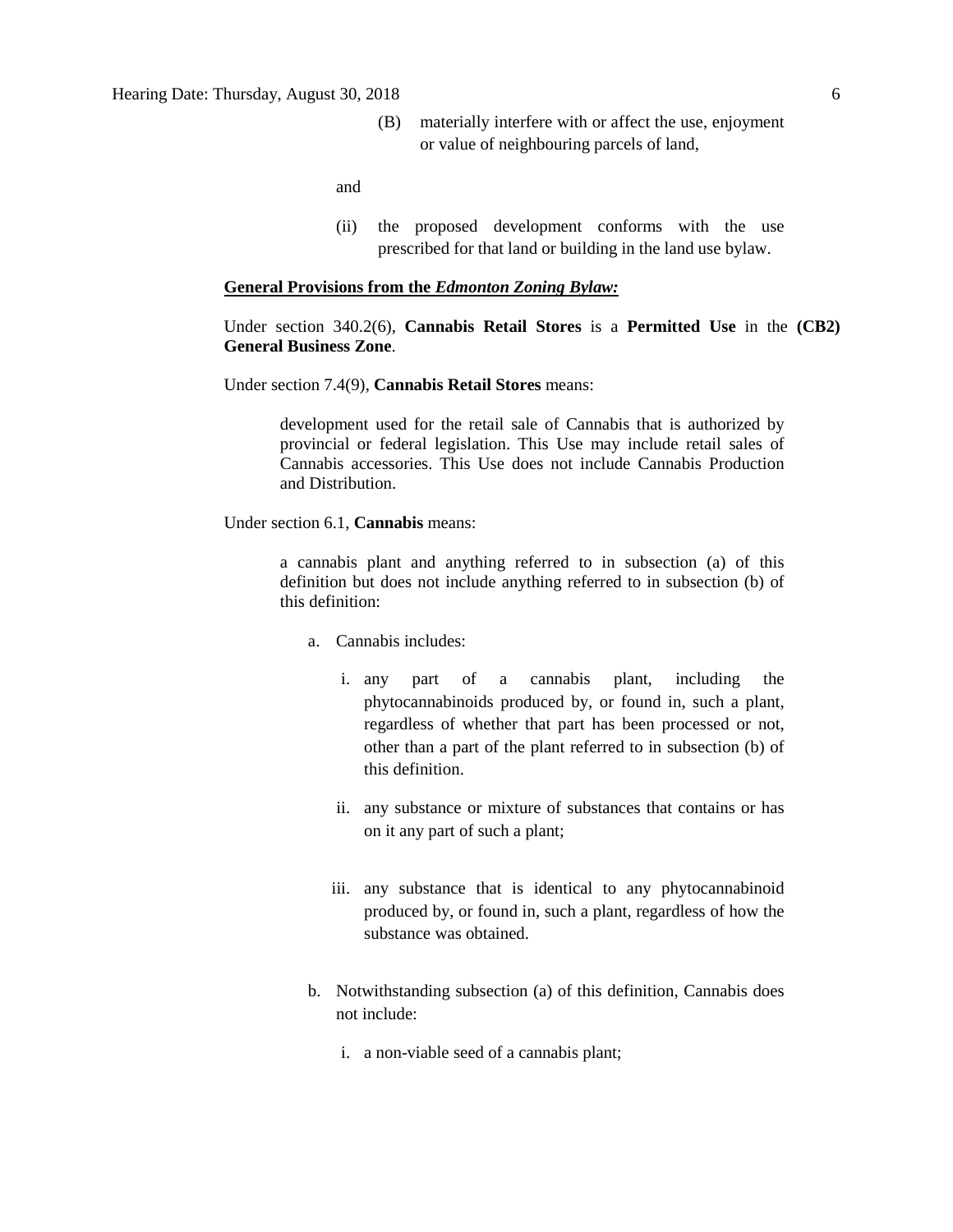- ii. a mature stalk, without any leaf, flower, seed or branch, of such plant;
- iii. fibre derived from a stalk referred in subsection (b)(ii) of this definition; and
- iv. the root or any part of the root of such a plant.

Under section 6.1, **Setback** means "the distance that a development or a specified portion of it, must be set back from a property line. A Setback is not a Yard, Amenity Space, or Separation Space."

Under section 6.1, **Site** means "an area of land consisting of one or more abutting Lots."

Section 340.1 states that the **General Purpose** of the **(CB2) General Business Zone** is:

to provide for businesses that require large Sites and a location with good visibility and accessibility along, or adjacent to, major public roadways.

### *Section 70 - Cannabis Retail Sales regulations*

- 1. Any Cannabis Retail Sales shall not be located less than 200 metres from any other Cannabis Retail Sales. For the purposes of this subsection only:
	- a. the [200 me](javascript:void(0);)tres separation distance shall be measured from the closest point of the Cannabis Retail Sales Use to the closest point of any other approved Cannabis Retail Sales Use;
	- b. A Development Officer shall not grant a variance to reduce the separation distance by more than [20 me](javascript:void(0);)tres in compliance with [Section 11;](https://webdocs.edmonton.ca/InfraPlan/zoningbylaw/ZoningBylaw/Part1/Administrative/11__Authority_and_Responsibility_of_the_Development_Officer.htm) and
	- c. The issuance of a Development Permit which contains a variance to separation distance as described in  $70(1)$ b shall be issued as a Class B Discretionary Development.
- 2. Any Site containing a Cannabis Retail Sales shall not be located less than [200 me](javascript:void(0);)tres from any Site being used for a public library, or for public or private education at the time of the application for the Development Permit for the Cannabis Retail Sales. For the purposes of this subsection only:
	- a. the [200 me](javascript:void(0);)tres separation distance shall be measured from the closest point of the subject Site boundary to the closest point of another Site boundary, and shall not be measured from Zone boundaries or from the edges of structures;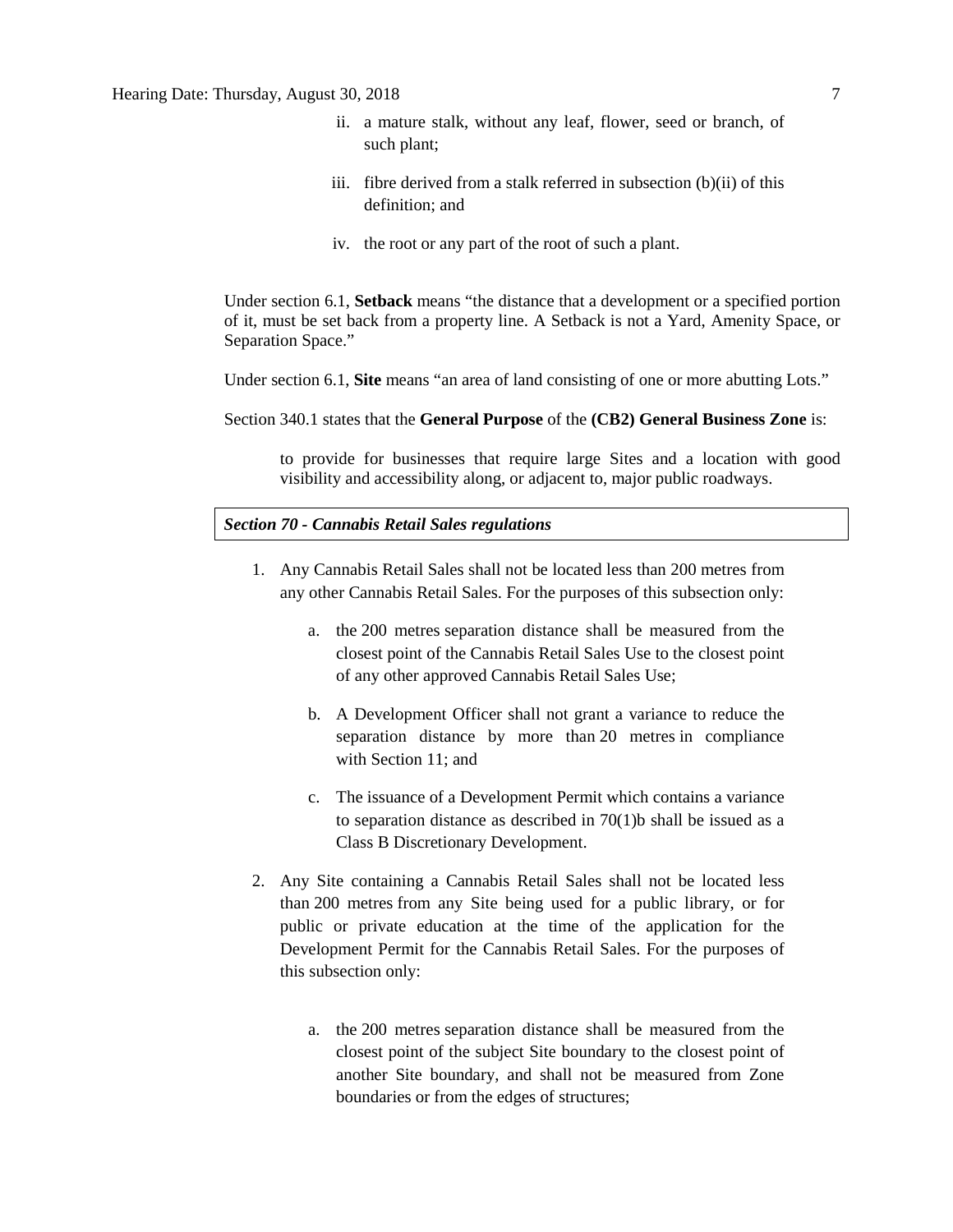- b. the term "public library" is limited to the collection of literary, artistic, musical and similar reference materials in the form of books, manuscripts, recordings and films for public use, and does not include private libraries, museums or art galleries; and
- c. the term "public or private education" is limited to elementary through to high schools inclusive only, and does not include dance schools, driving schools or other Commercial Schools.
- 3. Any Site containing a Cannabis Retail Sales shall not be located less than [100 me](javascript:void(0);)tres from any Site being used for Community Recreation Services Use, a community recreation facility, a provincial health care facility, as public lands, or any Site that is designated as school reserve or municipal and school reserve at the time of the application for the Development Permit for the Cannabis Retail Sales. For the purposes of this subsection only:
	- a. the [100 me](javascript:void(0);)tres separation distance shall be measured from the closest point of the subject Site boundary to the closest point of another Site boundary, and shall not be measured from Zone boundaries or from the edges of structures;
	- b. the term "community recreation facilities" means indoor municipal facilities used primarily by members of the public to participate in recreational activities conducted at the facilities, as per the Municipal Government Act; and
	- c. the term "public lands" is limited to Sites zoned AP, and Sites zoned A.
- 4. Notwithstanding [Section 11](https://webdocs.edmonton.ca/InfraPlan/zoningbylaw/ZoningBylaw/Part1/Administrative/11__Authority_and_Responsibility_of_the_Development_Officer.htm) of this Bylaw, a Development Officer shall not grant a variance to subsection 70(2) or 70(3).
- 5. Cannabis Retail Sales shall include design elements that readily allow for natural surveillance to promote a safe urban environment, where applicable and to the satisfaction of the development officer, including the following requirements:
	- a. customer access to the store is limited to a store front that is visible from the street other than a Lane, or a shopping centre parking lot, or a mall access that allows visibility from the interior of the mall into the store;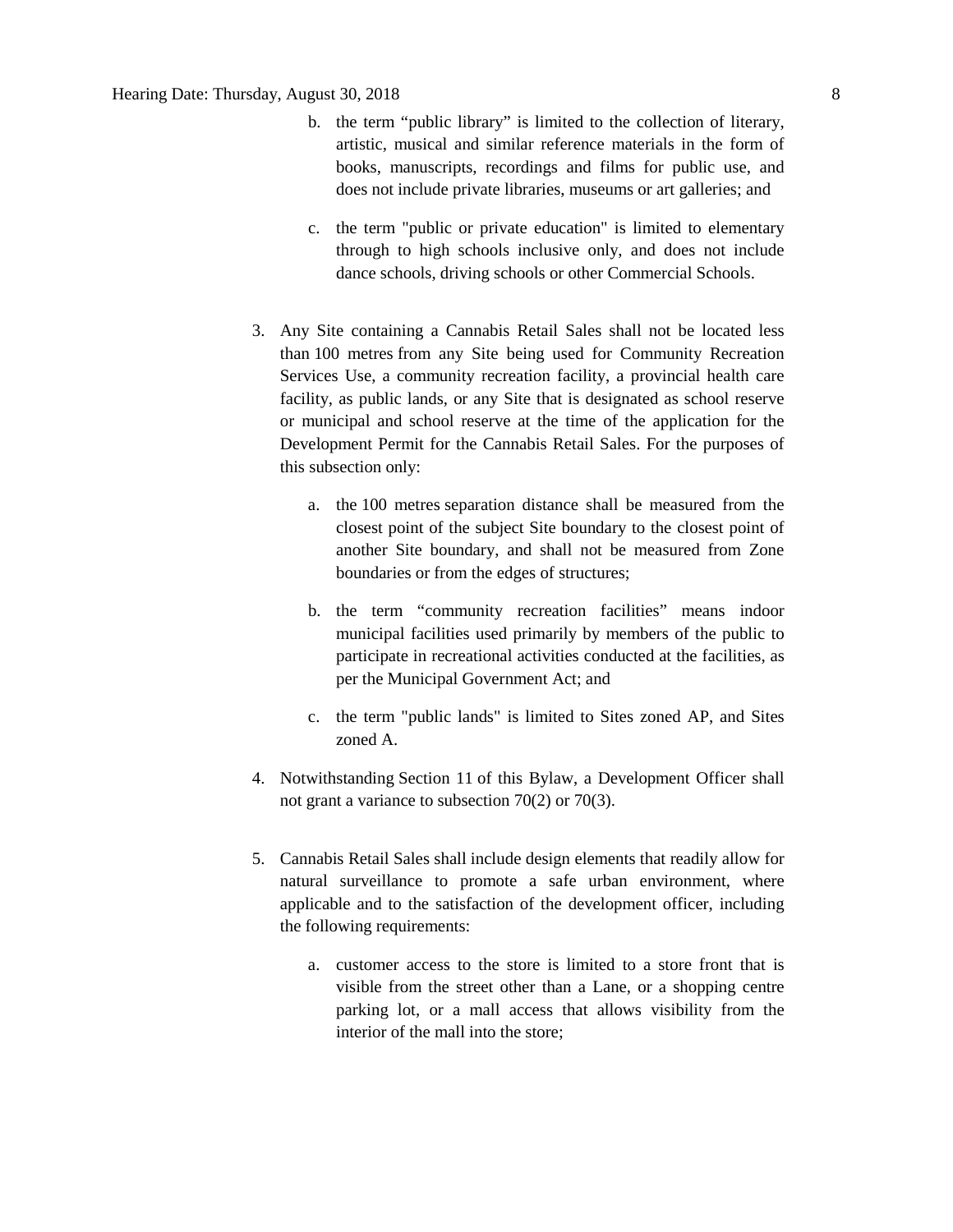- b. the exterior of all stores shall have ample transparency from the street;
- c. Any outdoor lighting shall be designed to ensure a well-lit environment for pedestrians and illumination of the property; and
- d. Landscaping shall be low-growing shrubs or deciduous trees with a high canopy at maturity to maintain natural surveillance.
- 6. The Development Officer shall impose a condition on any Development Permit issued for Cannabis Retail Sales requiring that the development:
	- a. shall not commence until authorized by and compliant with superior legislation; and
	- b. must commence within nine (9) months of the date of approval of the Development Permit.
- 7. For the purposes of Section 70(6), development commences when the Cannabis Retail Sales Use is established or begins operation.

#### **Development Officer's Determination**

1) The proposed Cannabis Retail Store does not comply with the minimum setback requirement from a school (Amiskwaciy Academy) (Section 70.2):

Required Setback: 100 m

Proposed Setback: 73 m

Deficient by 27 m

Under Section 70.4 of the Zoning Bylaw, the Development Officer is prohibited from granting a variance to the minimum setback to allow for the proposed Cannabis Retail Store.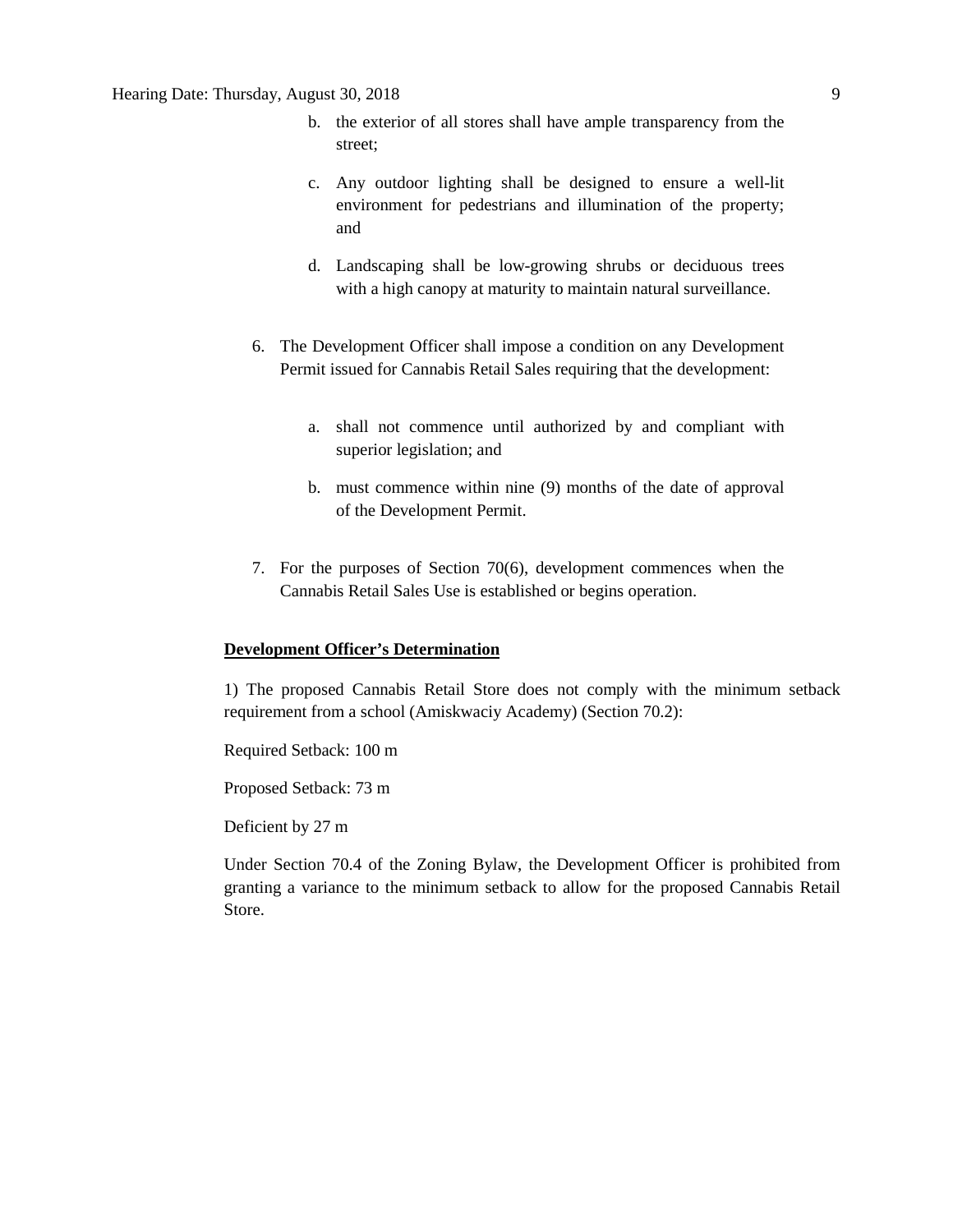## *Parking*

Section 54.2, Schedule 1(A)(12) states Any development within a Commercial Use not listed separately in this table, with a Floor Area of:

| <b>Use of Building or Site</b> |                                      | <b>Minimum Number of Parking Spaces Required</b>      |  |  |
|--------------------------------|--------------------------------------|-------------------------------------------------------|--|--|
| a.                             | less than $4\ 500 \text{ m}^2$       | 1 parking space per $40.0 \text{ m}^2$ of Floor Area  |  |  |
| b.                             | $4.500m^2 - 9.000m^2$                | 1 parking space per $33.3 \text{ m}^2$ of Floor Area  |  |  |
| c.                             | $9000 \text{ m}^2 28000 \text{ m}^2$ | 1 parking space per 28.5 m <sup>2</sup> of Floor Area |  |  |
|                                | greater than 28 000 $m2$             | 1 parking space per $25.0 \text{ m}^2$ of Floor Area  |  |  |
|                                |                                      |                                                       |  |  |

## **Development Officer's Determination**

2) Vehicular parking shall be provided in accordance with Section 54.2 Schedule 1(A) of the Zoning Bylaw:

Required parking: 120 spaces

Proposed parking: 57 spaces

Deficient: 63 spaces

### Notice to Applicant/Appellant

Provincial legislation requires that the Subdivision and Development Appeal Board issue its official decision in writing within fifteen days of the conclusion of the hearing.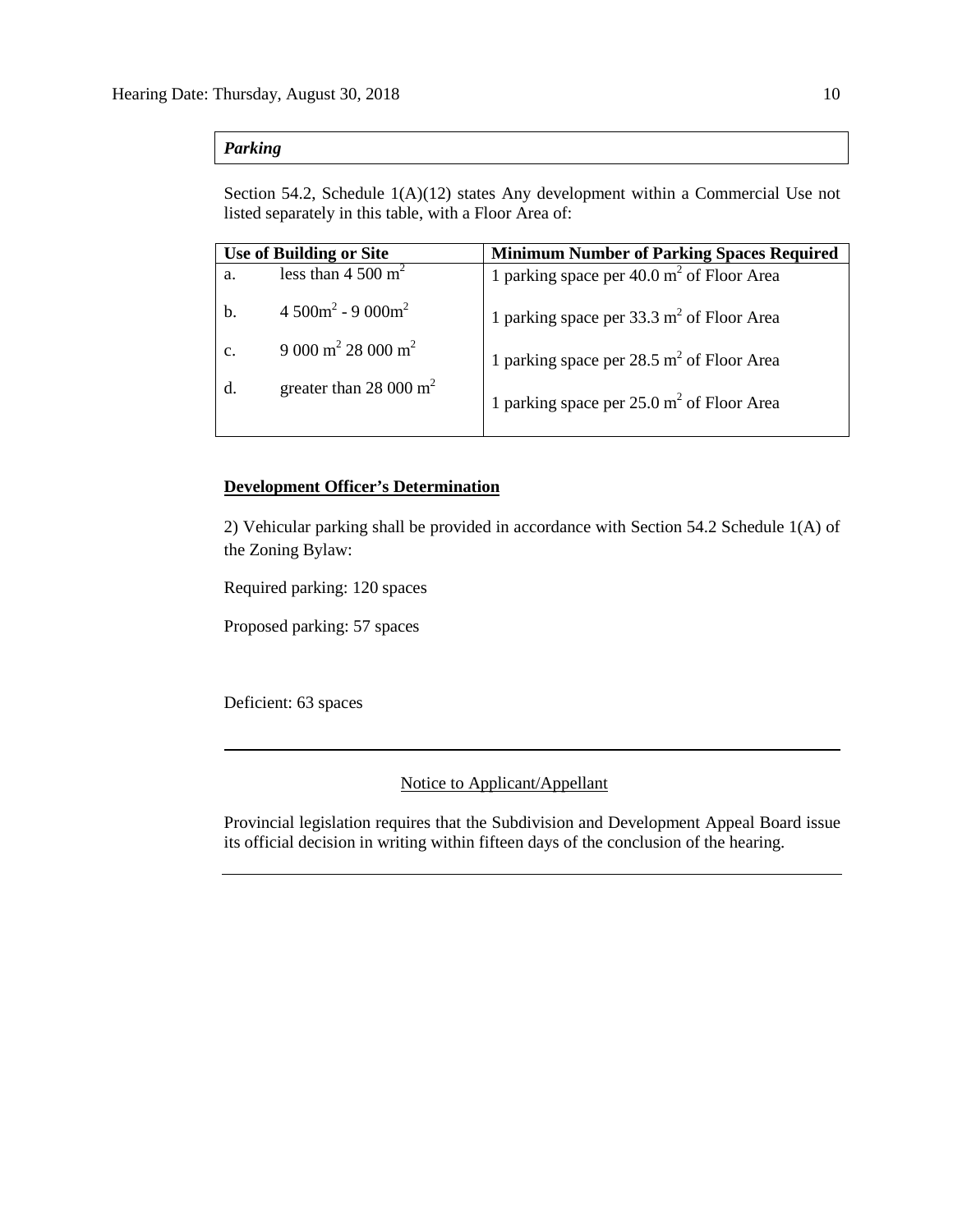| <b>ionton</b>                                                                                                                                                                                                                                                                                                                                                                                                                                                                                                                                                                                                                                                                                                                                                                                                                                                                                                                                                                     | <b>Application for</b>                                                                          |                                       | Project Number: 285822622-001<br><b>Application Date:</b><br>JUN 25, 2018<br>August 8, 2018 at 9:56 AM<br>Printed:<br>Page:<br>1 of 2 |  |  |  |  |
|-----------------------------------------------------------------------------------------------------------------------------------------------------------------------------------------------------------------------------------------------------------------------------------------------------------------------------------------------------------------------------------------------------------------------------------------------------------------------------------------------------------------------------------------------------------------------------------------------------------------------------------------------------------------------------------------------------------------------------------------------------------------------------------------------------------------------------------------------------------------------------------------------------------------------------------------------------------------------------------|-------------------------------------------------------------------------------------------------|---------------------------------------|---------------------------------------------------------------------------------------------------------------------------------------|--|--|--|--|
| <b>Major Development Permit</b>                                                                                                                                                                                                                                                                                                                                                                                                                                                                                                                                                                                                                                                                                                                                                                                                                                                                                                                                                   |                                                                                                 |                                       |                                                                                                                                       |  |  |  |  |
|                                                                                                                                                                                                                                                                                                                                                                                                                                                                                                                                                                                                                                                                                                                                                                                                                                                                                                                                                                                   | This document is a Development Permit Decision for the development application described below. |                                       |                                                                                                                                       |  |  |  |  |
| Applicant                                                                                                                                                                                                                                                                                                                                                                                                                                                                                                                                                                                                                                                                                                                                                                                                                                                                                                                                                                         |                                                                                                 |                                       | Property Address(es) and Legal Description(s)                                                                                         |  |  |  |  |
|                                                                                                                                                                                                                                                                                                                                                                                                                                                                                                                                                                                                                                                                                                                                                                                                                                                                                                                                                                                   |                                                                                                 | 11610 - 119 STREET NW                 | Condo Common Area (Plan 0825767)                                                                                                      |  |  |  |  |
|                                                                                                                                                                                                                                                                                                                                                                                                                                                                                                                                                                                                                                                                                                                                                                                                                                                                                                                                                                                   |                                                                                                 | <b>Specific Address(es)</b>           |                                                                                                                                       |  |  |  |  |
|                                                                                                                                                                                                                                                                                                                                                                                                                                                                                                                                                                                                                                                                                                                                                                                                                                                                                                                                                                                   | Suite:                                                                                          |                                       | 11610 - 119 STREET NW                                                                                                                 |  |  |  |  |
|                                                                                                                                                                                                                                                                                                                                                                                                                                                                                                                                                                                                                                                                                                                                                                                                                                                                                                                                                                                   |                                                                                                 | Entryway: 11610 - 119 STREET NW       |                                                                                                                                       |  |  |  |  |
|                                                                                                                                                                                                                                                                                                                                                                                                                                                                                                                                                                                                                                                                                                                                                                                                                                                                                                                                                                                   |                                                                                                 | Building: 11614 - 119 STREET NW       |                                                                                                                                       |  |  |  |  |
| <b>Scope of Application</b>                                                                                                                                                                                                                                                                                                                                                                                                                                                                                                                                                                                                                                                                                                                                                                                                                                                                                                                                                       |                                                                                                 |                                       |                                                                                                                                       |  |  |  |  |
| To change the use from Warehouse Sales to a Cannabis Retail Sales.                                                                                                                                                                                                                                                                                                                                                                                                                                                                                                                                                                                                                                                                                                                                                                                                                                                                                                                |                                                                                                 |                                       |                                                                                                                                       |  |  |  |  |
| <b>Permit Details</b>                                                                                                                                                                                                                                                                                                                                                                                                                                                                                                                                                                                                                                                                                                                                                                                                                                                                                                                                                             |                                                                                                 |                                       |                                                                                                                                       |  |  |  |  |
| Class of Permit:                                                                                                                                                                                                                                                                                                                                                                                                                                                                                                                                                                                                                                                                                                                                                                                                                                                                                                                                                                  |                                                                                                 | Contact Person:                       |                                                                                                                                       |  |  |  |  |
| Gross Floor Area (sq.m.): 10                                                                                                                                                                                                                                                                                                                                                                                                                                                                                                                                                                                                                                                                                                                                                                                                                                                                                                                                                      |                                                                                                 | Lot Grading Needed?: N                |                                                                                                                                       |  |  |  |  |
| New Sewer Service Required: N                                                                                                                                                                                                                                                                                                                                                                                                                                                                                                                                                                                                                                                                                                                                                                                                                                                                                                                                                     |                                                                                                 | NumberOfMainFloorDwellings: 0         |                                                                                                                                       |  |  |  |  |
| Site Area (sq. m.): 4593                                                                                                                                                                                                                                                                                                                                                                                                                                                                                                                                                                                                                                                                                                                                                                                                                                                                                                                                                          |                                                                                                 | Stat. Plan Overlay/Annex Area: (none) |                                                                                                                                       |  |  |  |  |
| I/We certify that the above noted details are correct.                                                                                                                                                                                                                                                                                                                                                                                                                                                                                                                                                                                                                                                                                                                                                                                                                                                                                                                            |                                                                                                 |                                       |                                                                                                                                       |  |  |  |  |
| Applicant signature:                                                                                                                                                                                                                                                                                                                                                                                                                                                                                                                                                                                                                                                                                                                                                                                                                                                                                                                                                              |                                                                                                 |                                       |                                                                                                                                       |  |  |  |  |
| <b>Development Application Decision</b><br>Refused<br>Issue Date: Jul 27, 2018 Development Authority: WELCH, IMAI<br><b>Reason for Refusal</b><br>1) The proposed Cannabis Retail Store does not comply with the minimum setback requirement from a school (Amiskwaciy<br>Academy) (Section 70.2):<br>Required Setback: 100 m<br>Proposed Setback: 73 m<br>Deficient by 27 m<br>Under Section 70.4 of the Zoning Bylaw, the Development Officer is prohibited from granting a variance to the minimum setback<br>to allow for the proposed Cannabis Retail Store.<br>2) Vehicular parking shall be provided in accordance with Section 54.2 Schedule 1(A) of the Zoning Bylaw:<br>Required parking: 120 spaces<br>Proposed parking: 57 spaces<br>Deficient: 63 spaces<br><b>Rights of Appeal</b><br>The Applicant has the right of appeal within 21 days after the date on which the decision is made, as outlined in Section 683<br>through 689 of the Municipal Government Act. |                                                                                                 |                                       |                                                                                                                                       |  |  |  |  |
| Fees                                                                                                                                                                                                                                                                                                                                                                                                                                                                                                                                                                                                                                                                                                                                                                                                                                                                                                                                                                              |                                                                                                 |                                       |                                                                                                                                       |  |  |  |  |
| <b>Fee Amount</b>                                                                                                                                                                                                                                                                                                                                                                                                                                                                                                                                                                                                                                                                                                                                                                                                                                                                                                                                                                 | <b>Amount Paid</b>                                                                              | Receipt#                              | Date Paid                                                                                                                             |  |  |  |  |
| Major Dev. Application Fee<br>\$5,600.00                                                                                                                                                                                                                                                                                                                                                                                                                                                                                                                                                                                                                                                                                                                                                                                                                                                                                                                                          | \$5,600.00                                                                                      | 05127359                              | Jun 25, 2018                                                                                                                          |  |  |  |  |
|                                                                                                                                                                                                                                                                                                                                                                                                                                                                                                                                                                                                                                                                                                                                                                                                                                                                                                                                                                                   | THIS IS NOT A PERMIT                                                                            |                                       |                                                                                                                                       |  |  |  |  |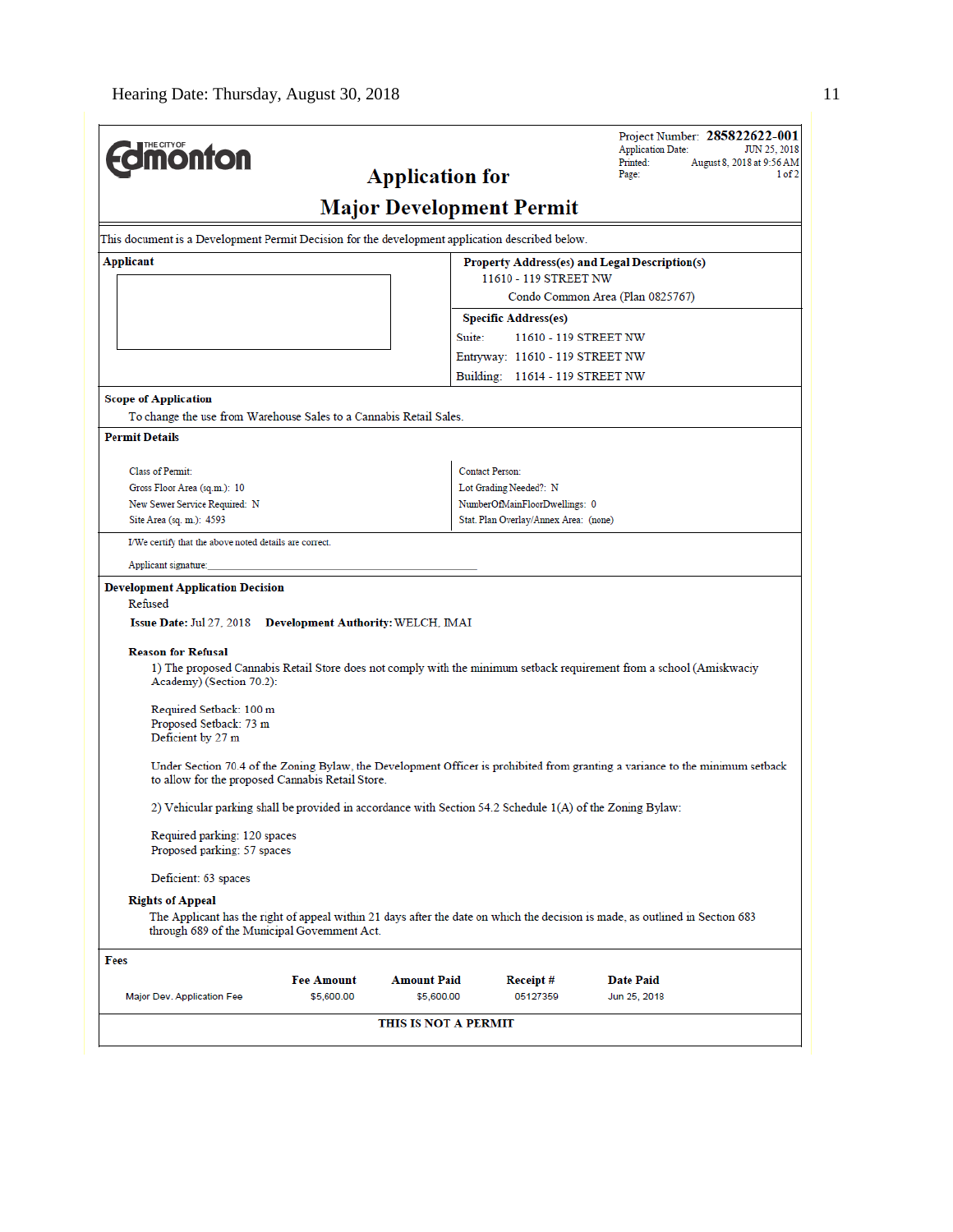| <b>Edinonton</b>          |                   |                        |          | Project Number: 285822622-001<br><b>Application Date:</b><br>JUN 25, 2018<br>August 8, 2018 at 9:56 AM<br>Printed: |
|---------------------------|-------------------|------------------------|----------|--------------------------------------------------------------------------------------------------------------------|
|                           |                   | <b>Application for</b> |          | $2$ of $2$<br>Page:                                                                                                |
|                           |                   |                        |          |                                                                                                                    |
| Fees                      |                   |                        |          |                                                                                                                    |
|                           | <b>Fee Amount</b> | <b>Amount Paid</b>     | Receipt# | <b>Date Paid</b>                                                                                                   |
| <b>Cannabis Retail</b>    | \$0.00            |                        |          |                                                                                                                    |
| <b>Total GST Amount:</b>  | \$0.00            |                        |          |                                                                                                                    |
| <b>Totals for Permit:</b> | \$5,600.00        | \$5,600.00             |          |                                                                                                                    |
|                           |                   |                        |          |                                                                                                                    |
|                           |                   |                        |          |                                                                                                                    |
|                           |                   |                        |          |                                                                                                                    |
|                           |                   |                        |          |                                                                                                                    |
|                           |                   |                        |          |                                                                                                                    |
|                           |                   |                        |          |                                                                                                                    |
|                           |                   |                        |          |                                                                                                                    |
|                           |                   |                        |          |                                                                                                                    |
|                           |                   |                        |          |                                                                                                                    |
|                           |                   |                        |          |                                                                                                                    |
|                           |                   |                        |          |                                                                                                                    |
|                           |                   |                        |          |                                                                                                                    |
|                           |                   |                        |          |                                                                                                                    |
|                           |                   |                        |          |                                                                                                                    |
|                           |                   |                        |          |                                                                                                                    |
|                           |                   |                        |          |                                                                                                                    |
|                           |                   |                        |          |                                                                                                                    |
|                           |                   |                        |          |                                                                                                                    |
|                           |                   |                        |          |                                                                                                                    |
|                           |                   |                        |          |                                                                                                                    |
|                           |                   | THIS IS NOT A PERMIT   |          |                                                                                                                    |
|                           |                   |                        |          |                                                                                                                    |